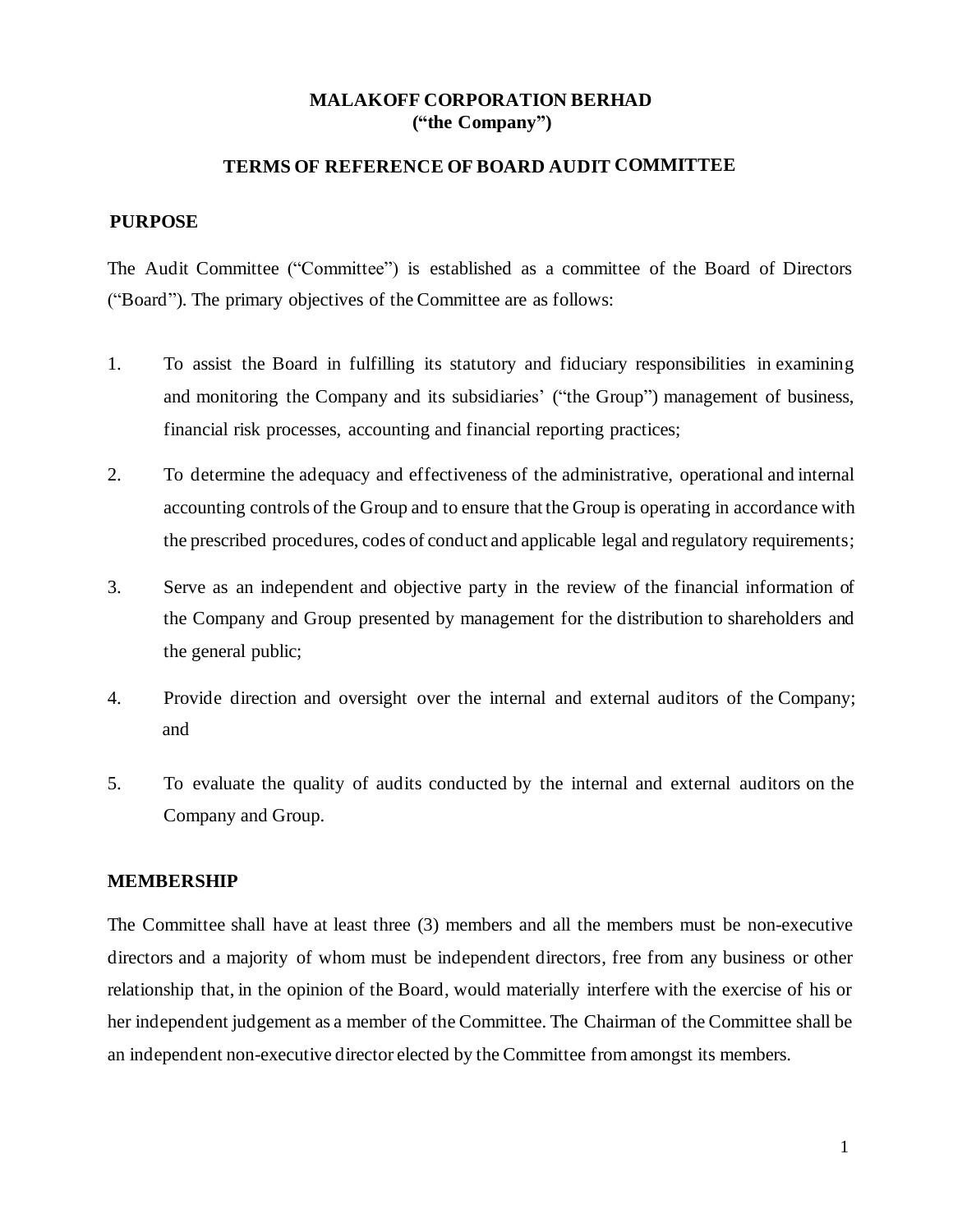A former audit partner must observe a cooling-off period of at least three years before being appointed as a member of the Committee.

At least one member of the Committee:-

- (i) must be a member of the Malaysian Institute of Accountants; or
- (ii) if he is not a member of the Malaysian Instituteof Accountants, he must have at least 3 years' working experience; and
	- (aa) he must have passed the examinations specified in Part I of the First Schedule of the Accountants Act 1967; or
	- (bb) he must be a member of one of the associations of accountants specified in Part II of the First Schedule of the Accountants Act 1967; or
- (iii) fulfills such other requirements as prescribed or approved by the Exchange.

No alternate director shall be the Committee member.

In order to form a quorum in respect of a meeting of the Committee, at least two (2) of the members of the Committee must be present at the meeting, with the majority of members present must be independent non-executive directors.

In the absence of the Chairman of the Committee, the members present shall elect a Chairman for the meeting, who shall be an independent non-executive director from amongst the members present.

All members of the Committee shall be financially literate and are able to understand matters under the purview of the Committee including the financial reporting process.

If a member of the Committee resigns, dies and for any reason ceases to be a member resulting in the non-compliance with the Bursa Securities Listing Requirements ("LR"), the Board shall within three (3) months of that event, appoint such number of new member(s) as may be required to comply with the LR.

The Nominating Committee must review the term of office and performance of the Committee and each of its members annually to determine whether the Committee and its members have carried out their duties in accordance with the terms of reference.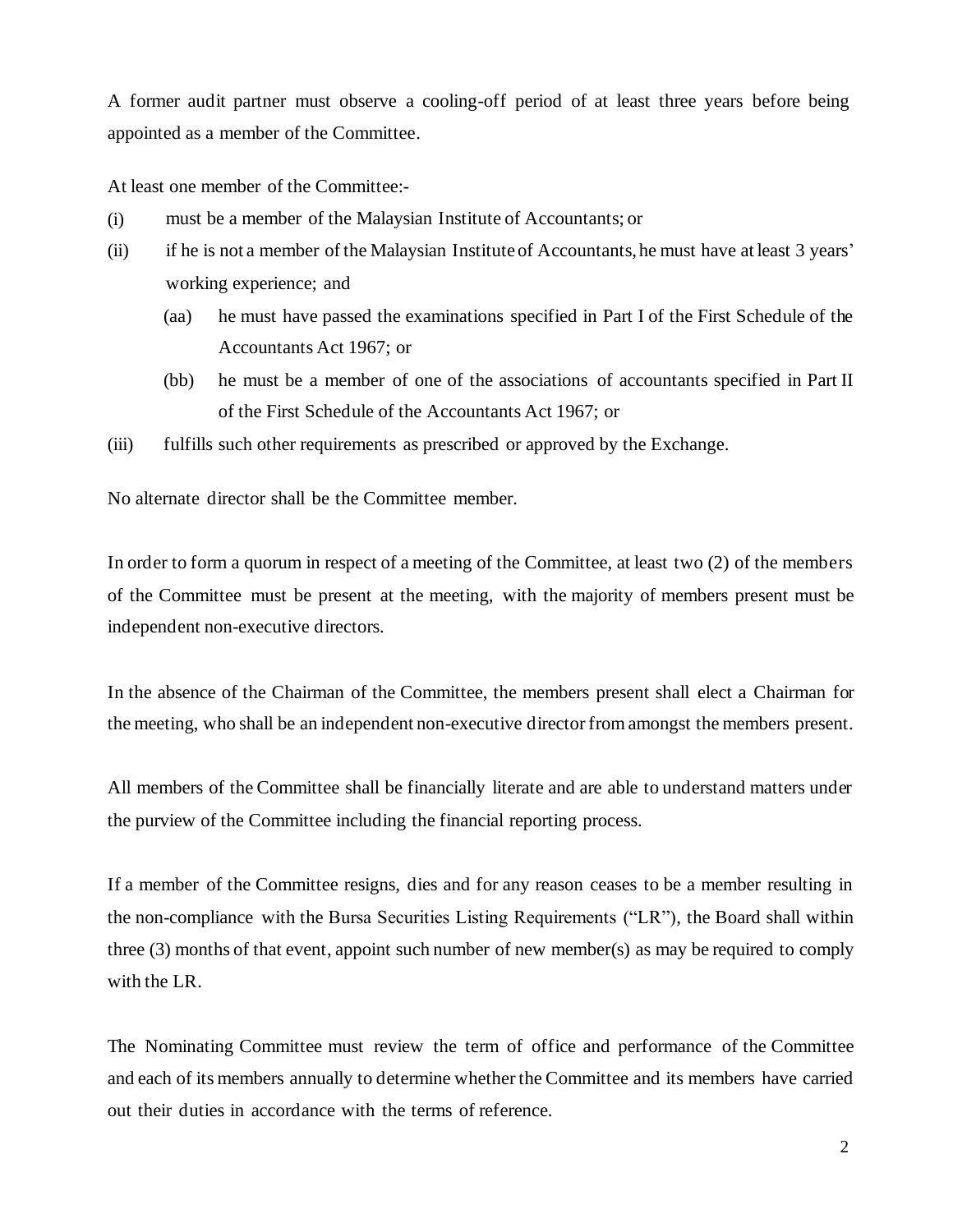### **AUTHORITY**

The Committee is authorised by the Board:

- (a) to investigate any matter within its terms of reference;
- (b) to have the resources in order to perform its duties and responsibilities as set out in its terms of reference;
- (c) to have full and unrestricted access to information pertaining to the Company and the Group including to call on any officers of the Company and/or the Group in carrying out their duties;
- (d) to have direct communication channels with the internal and external auditors; and
- (e) to obtain, at the expense of the Company, external legal or other independent professional advice if it considers necessary.
- (f) to convene meetings with the external auditors and /or the internal auditor without the attendance of the executive members of the Group, whenever deemed necessary.
- (g) meet exclusively among itself, whenever deemed necessary.

#### **MEETINGS AND MINUTES**

Meetings shall be held at least four (4) times a year or more frequently as circumstances dictate.The Chairman shall call a meeting of the Committee, if requested to do so by any Committee member, the management, the internal or external auditors. A representative of the external and internal auditors shall normally be invited to attend the meetings of the Committee. The management shall be represented at the meetings by the Managing Director or Chief Executive Officer ("CEO") or in his absence, the Deputy CEO or Chief Operating Officer and the Chief Financial Officer of the Company.

Other board members or Management Committee members or any other employee may be invited to the meeting for a specific agenda or clarification on matters for discussion.

The Committee shall meet at least twice a year with the internal and external auditors without the attendance of the management of the Company.

Minutes of each meeting shall be kept and distributed to each member of the Committee and of the Board. The Chairman of the Committee shall report on each meeting to the Board. The Company Secretary shall be the Secretary of the Committee. The Chairman of the Committee should engage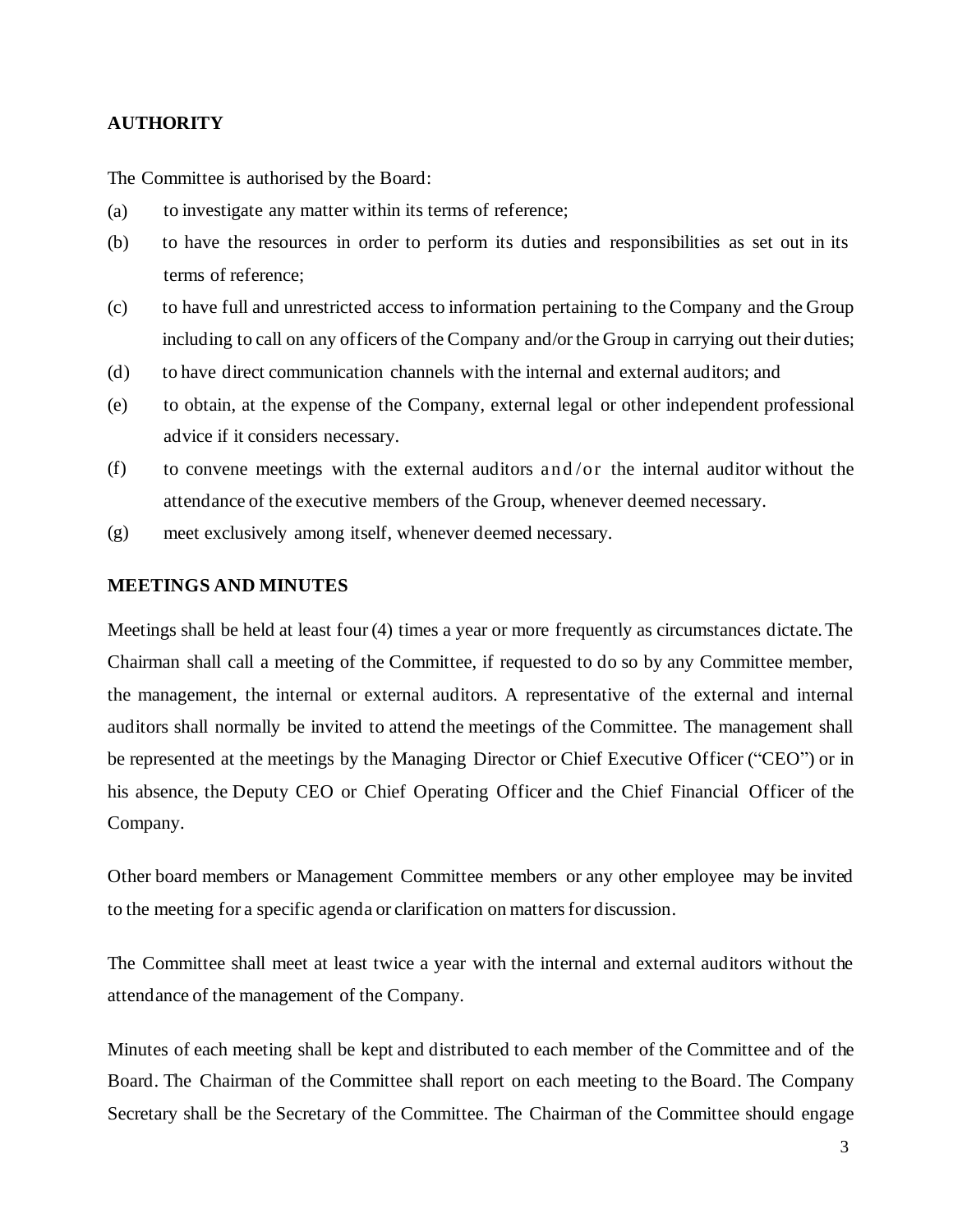on a continuous basis with senior management, the Chairman of the Board, the Managing Director or the CEO, the Chief Financial Officer, and the internal auditors to be kept informed of matters affecting the Company.

Resolutions of the Committee at a meeting or adjourned meeting of the Committee shall be adopted by a majority of votes of all members present. In the event matters requiring the Committee's decision arise between meetings, such matters shall be resolved through circular resolution which shall be supported by relevant papers setting out details of the subject matters.

All such resolutions shall be signed by all the members of the Committee and shall be submitted for confirmation at a meeting of the Committee following the passing of the circular resolution.

The regulation of the Committee meetings as well as passing of resolutions vide resolution shall follow the proceedings of Directors.

# **DUTIES AND RESPONSIBILITIES**

The duties and responsibilities of the Committee are as follows:-

# **(I) External audit**

- (a) To consider the appointment of the external auditors, the audit fees and any question in relation to resignation or dismissal of the external auditors and whether there is reason (supported by grounds) to believe that the external auditor is not suitable for re-appointment before making recommendation to the Board;
- (b) To review and discuss on the nature and scope of the audit, and any significant problems that may be foreseen with the external auditors before the audit commences and ensure that the audit is carried out effectively and efficiently for the Company and the Group;
- (c) To review the audit findings and the management's responses including the status of the previous audit recommendations;
- (d) To review with the external auditors the following: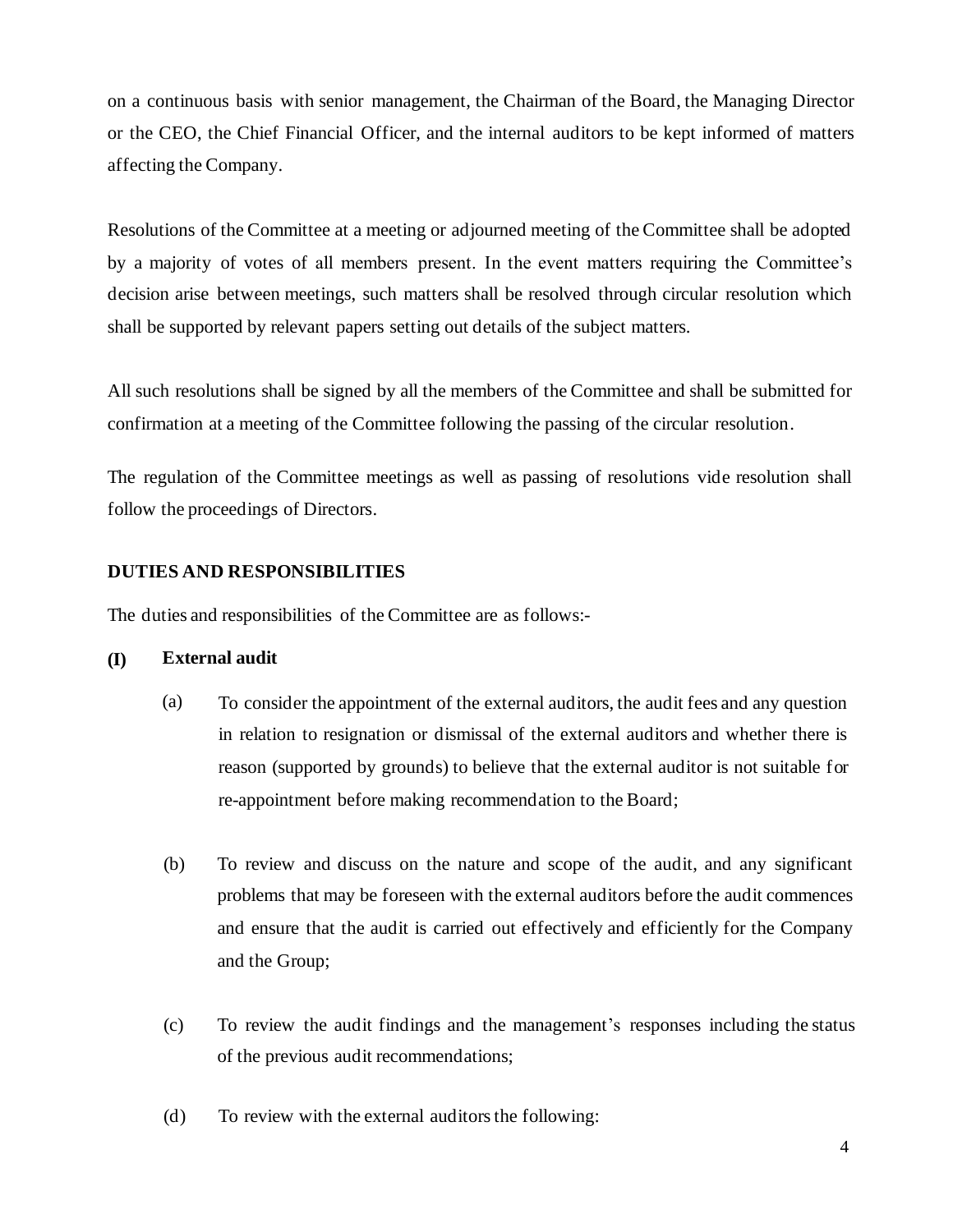- (i) their audit plan and ensure coordination where more than one audit firm is involved;
- (ii) their evaluation of the system of internal controls;
- (iii) their audit report;
- (iv) the adequacy of assistance given by the Group's employees to the external auditor; and
- (v) there is co-ordination between internal and external auditors.
- (e) To consider any concerns raised by external auditors pertaining to a breach or nonperformance of any requirement of any rules or matters that may materially affect the financial position of the Company and Group.
- (f) To establish policies and procedures on assessment of the suitability, objectivity and independence of external auditors, including obtaining written assurance from external auditors confirming they are, and have been, independent throughout the conduct of audit engagement in accordance with the terms of reference of all relevant professional and regulatory requirements;
- (g) To establish policies and procedures on non-audit services which may be provided by MCB's external auditors to cover amongst others the following:-
	- (i) to review the nature and extent of the non-audit services rendered by the external auditors,
	- (ii) set the conditions and procedures which must be adhered to by the external auditors in the provision of such services;
	- (iii) to determine the appropriateness of the level of fees

so as to ensure that their independence is maintained.

The assessment on the suitability, objectivity and independence of the external audit firm should be conducted annually.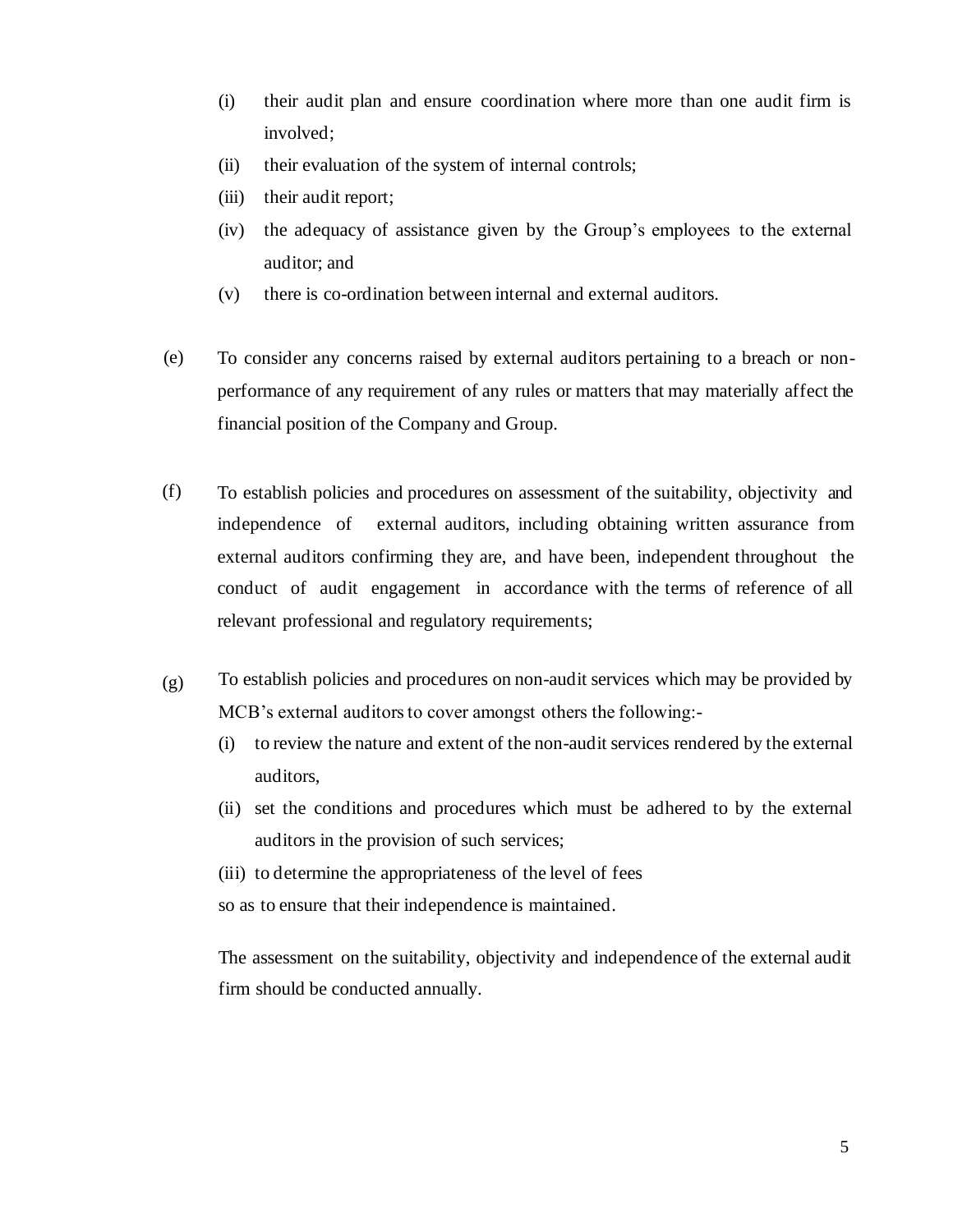## **(II) Internal audit**

(a) To ensure that the internal audit function is effective to amongst others, evaluate and improve the internal control and governance processes, able to function independently from the management of the Company and report directly to the Committee.

The AC must be satisfied that :-

- the person responsible for internal audit has relevant experience;
- sufficient standing and authority to enable him to discharge his functions effectively;
- internal audit has sufficient resources and is able to access information to enable it to carry out its role effectively; and
- the personnel assigned to undertake internal audit have the necessary competency, experience and resources to carry out the function effectively.
- (b) To review the internal audit plan, processes, audit reports and the results of the internal audit assessments, or investigation undertaken and management's responses and ensure that appropriate action is taken on any recommendations made therein.
- (c) To review the adequacy of the scope, competency, resources and the budget of the internal audit programme and internal audit functions and that it has the necessary authority to carry out its work;
- (d) To direct and where appropriate supervise any special project or investigation considered necessary;
- (e) To review and approve the Internal Audit Charter of the Internal Audit Division in the Group;
- (f) To determine the remit of internal audit function which reports directly to the Committee. The internal audit function should be independent of the activities they audit and should be performed impartially, with proficiency and due professional care;
- (g) To consider the major findings of internal investigations and management's response;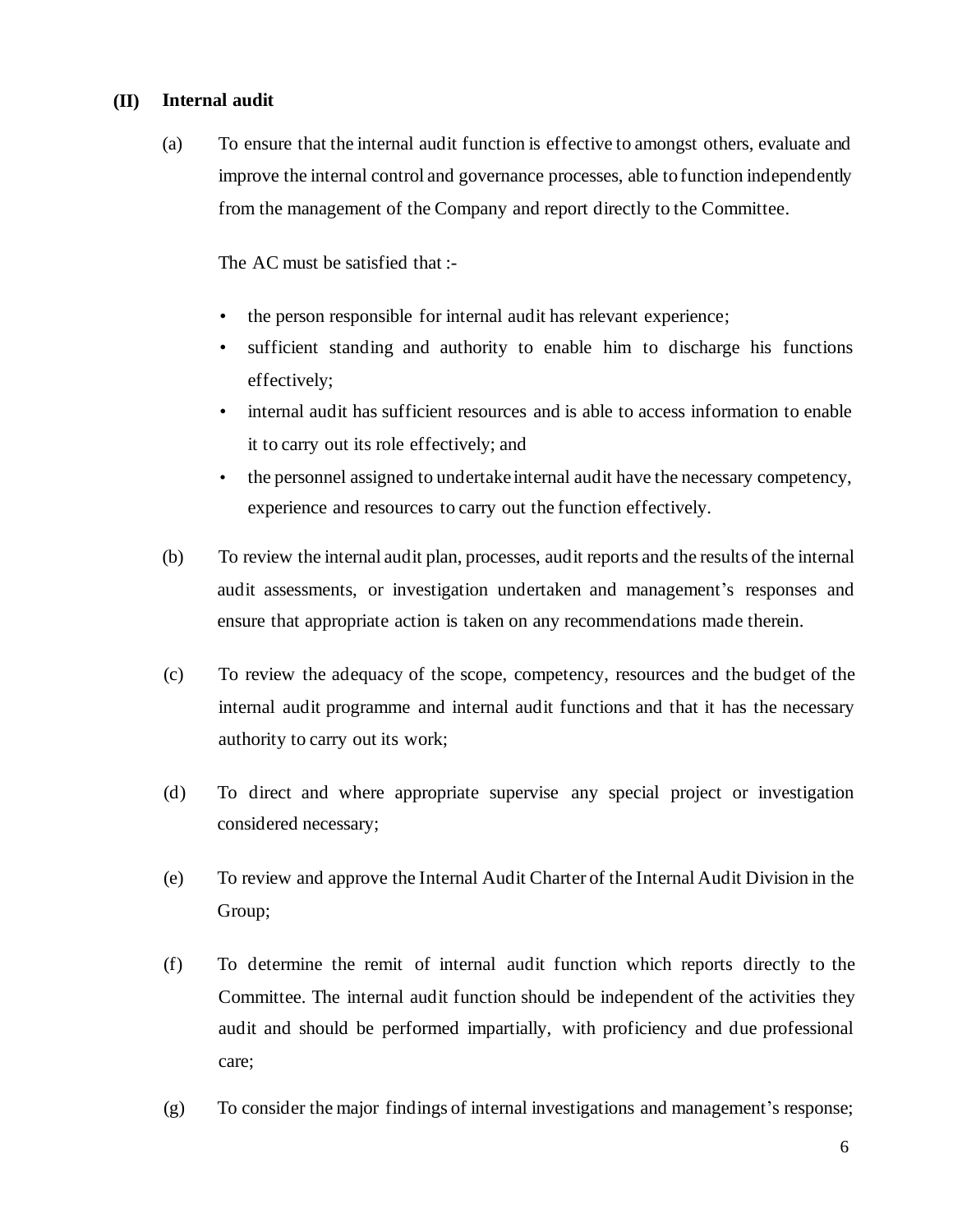- (h) Review and appraise or assess the performance of members of the internal audit function/firm carrying out the internal audit function;
- (i) To evaluate and approve the appointment, promotion, transfer, termination of service/contract and removal of the Chief Internal Auditor;
- (j) Appraise the performance and approve the remuneration (including annual increment, bonus and promotion) of the Chief Internal Auditor; and
- (k) Take cognizance of resignation of the Chief Internal Auditor and provide the resigning individual an opportunity to submit his/her reasons for resigning.

# **(III) Financial reporting review**

To review with the Management and the external auditors, the quarterly results and year-end financial statements prior to the approval by the Board, focusing particularly on:

- any changes in or implementation of major accounting policies and practices;
- significant matters highlighted including financial reporting issues, significant judgments made by management, significant and unusual events or transactions, and how these matters are addressed;
- major judgmental areas;
- significant adjustments resulting from the audit;
- the going-concern assumption;
- compliance with accounting standards; and
- compliance with other legal requirements and the LR.

# **(IV) Related party transactions**

(a) To review any related party transaction and conflict of interests situation that may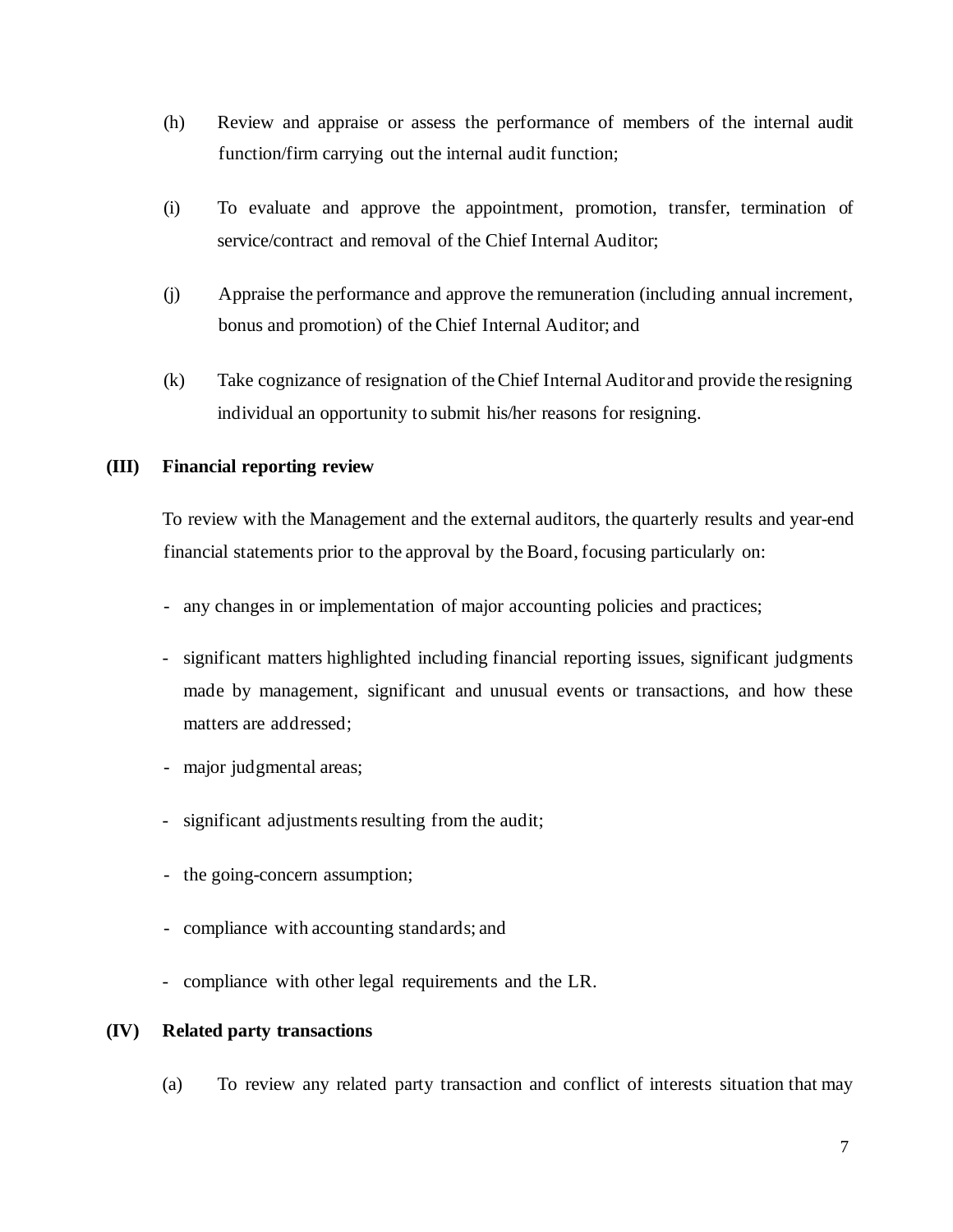arise within the Company or the Group including any transaction, procedure or course of conduct that raises questions of management integrity;

(b) To review the procedures set by the Company to monitor related party transactions to ensure that these transactions are carried out on normal commercial terms not more favourable to the related party than those generally available to the third parties dealing at arm's length and are not to the detriment of the Company's minority shareholders.

### **(V) Internal control**

(a) To keep under review the effectiveness of internal control systems and the internal and/or external auditors' evaluation of these systems.

#### **(VI) Other matters**

- (a) To arrange for periodic reports from Management, the external auditors and the internal auditors to assess the impact of significant regulatory changes and accounting or reporting developments proposed by accounting and other bodies, or any significant matter that may have a bearing on the annual examination;
- (b) To discuss problems and reservation arising from the internal audit, interim and final audits, and on matters that the internal and external auditors may wish to discuss (in the absence of the Management where necessary);
- (c) To prepare periodic reports to the Board summarising the work performed in fulfilling the Committee primary responsibilities;
- (d) To report to the Board at least once a year, the work of the Committee in discharge of it functions and duties for that financial year of the Company and how it has met its responsibilities, including the number of meetings held during the year and the details of attendance of each audit member in respect of the meetings; and a summary of the work of the internal audit function or activity;